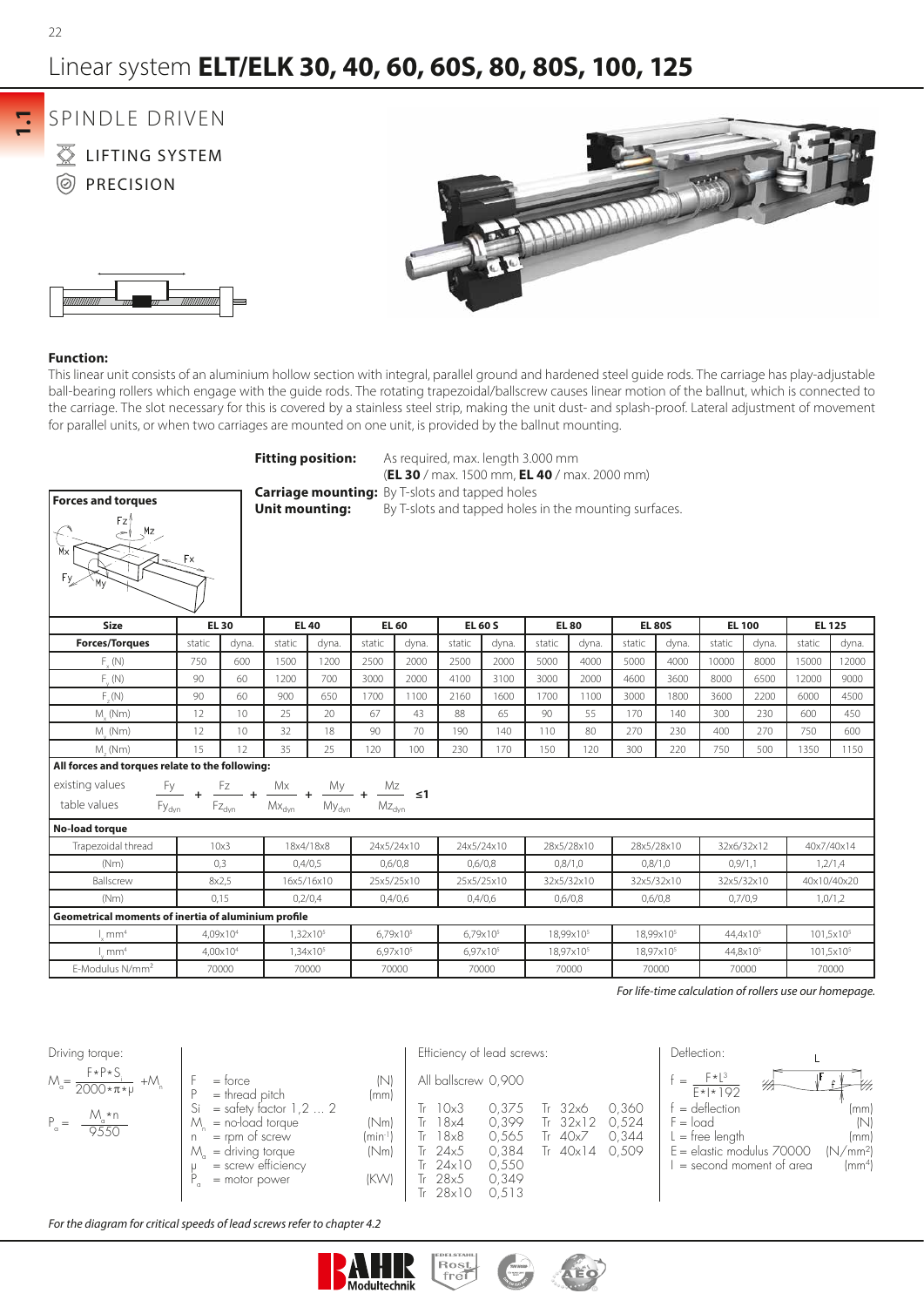

#### **0 Drive version:**

**(0)** one shaft (locating bearing side) **(1)** one shaft (non-locating bearing side) **(2)** shaft on both sides

|  | 0              | <b>Selection of screw:</b> |                                                           |                                                                                                                            |                 |                         |                                              |                                                      |
|--|----------------|----------------------------|-----------------------------------------------------------|----------------------------------------------------------------------------------------------------------------------------|-----------------|-------------------------|----------------------------------------------|------------------------------------------------------|
|  |                | <b>Size</b>                | <b>Standard</b>                                           | <b>Multistart screw</b>                                                                                                    | <b>Standard</b> | <b>Multistart screw</b> |                                              |                                                      |
|  |                | 30                         | $(0)$ Tr 10 $\times$ 3                                    |                                                                                                                            | $(0)$ Kg 8x2,5  |                         | $Tr =$ trapezoidal thread / $Kq =$ ballscrew |                                                      |
|  |                | 40                         | $(0)$ Tr 18x4                                             | $(1)$ Tr 18 $\times$ 8                                                                                                     | $(0)$ Kg 16x5   | $(1)$ Kg 16x10          | $(2)$ Kg 16x16                               |                                                      |
|  |                | 60                         | (0) Tr $24x5$                                             | $(1)$ Tr 24 $\times$ 10                                                                                                    | $(0)$ Kg 25x5   | $(1)$ Kg 20 $\times$ 20 | $(2)$ Kg 25x10                               | $(3)$ Kg 20 $\times$ 50                              |
|  |                | 80                         | $(0)$ Tr 28 $\times$ 5                                    | $(1)$ Tr 28 $\times$ 10                                                                                                    | $(0)$ Kg 32x5   | $(1)$ Kg 25x25          | $(2)$ Kg 32x10                               |                                                      |
|  |                | 100                        | $(0)$ Tr 32x6                                             | $(1)$ Tr 32x12                                                                                                             | $(0)$ Kg 32x5   | $(1)$ Kg 32x10          | $(2)$ Kg 32x20                               | $(3)$ Kg 32x32                                       |
|  |                | 125                        | $(0)$ Tr 40x7                                             | $(1)$ Tr 40 $\times$ 14                                                                                                    | $(0)$ Kg 40x10  | $(1)$ Kg 40x20          | $(2)$ Kg 40x40                               |                                                      |
|  |                |                            |                                                           |                                                                                                                            |                 |                         |                                              |                                                      |
|  | $\overline{0}$ | 0                          | <b>Ballscrew pitch accuracy:</b><br>End play of ball nut: | (0) $0,05$ mm / 300 mm (Standard) (2) $0,025$ mm / 300 mm<br>(0) 0,04 mm (Standard), (1) < 0,02 mm, (2) 2% apply prestress |                 |                         | <b>Repeatability:</b>                        | $\pm$ 0,2 mm Trapezoidal<br>$\pm$ 0,025 mm Ballscrew |

Rost<br>frei

Sample ordering code:

**EL T 40 1 0 0 0 0 0 0 1500**

ELT40, trapezoidal right hand thread, standard body profile, top carriage, one shaft (locating bearing side), spindle 18x4, 1325 mm stroke

Modultechnik



**1.1**